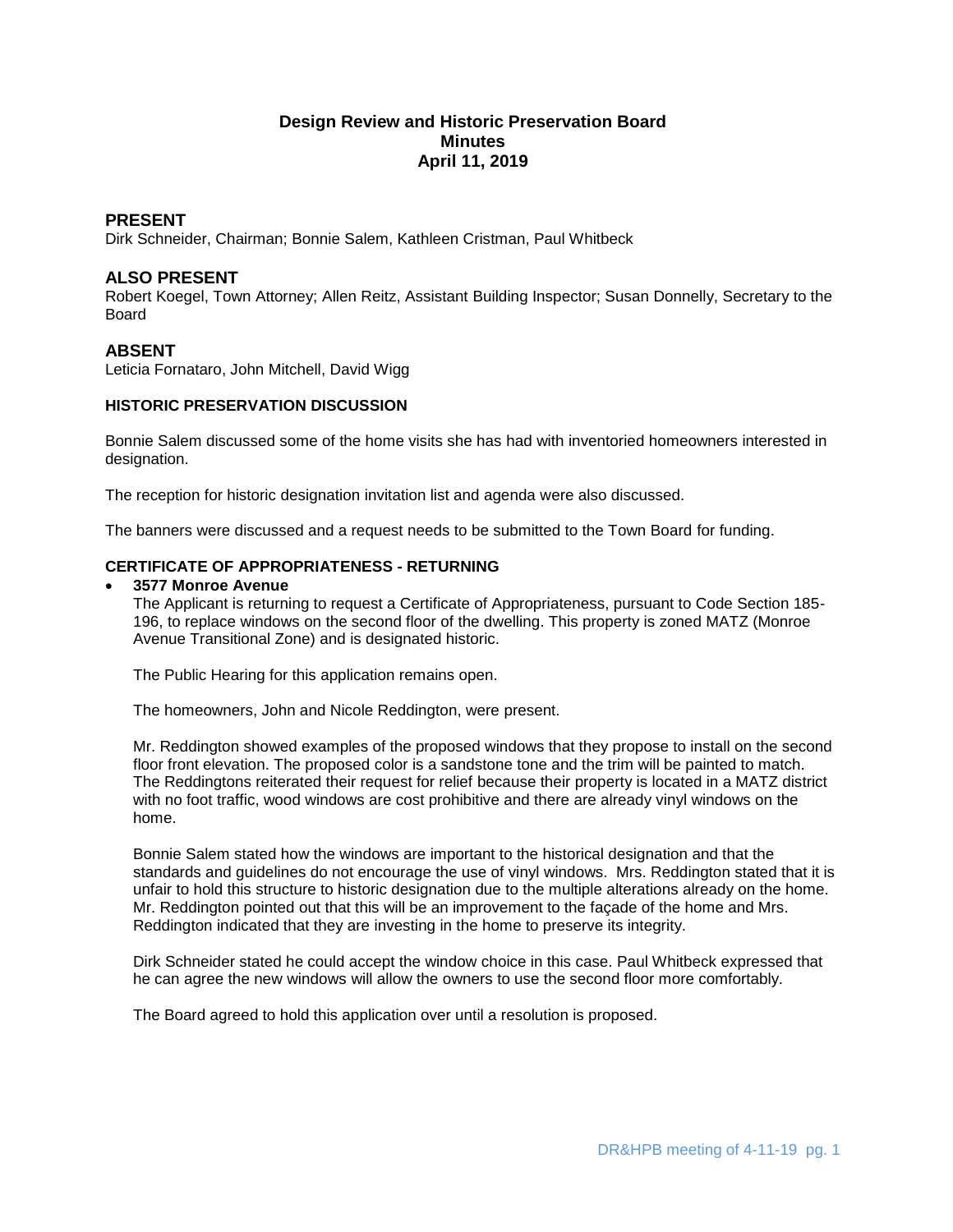### **RESIDENTIAL APPLICATION FOR REVIEW**

#### **7 Wayside Circle**

The Applicant is requesting design review for the construction of an oversize accessory structure. The structure will be approximately 800 sq. ft. and will be located in the backyard of the property.

The homeowner, Mike Romach, was present.

Mr. Romach detailed the project which is a hemlock timber frame pavilion with a fireplace. The fireplace chimney will rise 2' above the structure. The structure is not intended to be enclosed. The chimney will match the chimney on the home after renovation work is done on the home chimney. This application is being reviewed by the Zoning Board of Appeals on April 15, 2019.

The Board had no other concerns other than being in opposition to the structure ever being enclosed.

Dirk Schneider moved to approve the application as submitted with the condition that the structure never be enclosed and contingent on Zoning Board of Appeals approval.

Bonnie Salem seconded.

All Ayes.

#### **6 Whitestone Lane**

The Applicant is requesting design review for the addition of two dormers. Both dormers will be shed style dormers and will be added to the front and rear of the home.

Trevor Harrison was present to represent the homeowners.

Dirk Schneider disclosed that he has worked with Mr. Harrison in the past and indicated he would have no issue voting on the application. Mr. Harrison was in agreement with Mr. Schneider voting.

Mr. Harrison detailed the extensive interior renovation which also proposes shed dormers on the front and rear of the home. Taller doors and a stone front are also proposed.

There will also be new windows and all will match. Bonnie Salem stated that all proposed materials are compatible with the home.

Bonnie Salem moved to approve the application as submitted.

Kathleen Cristman seconded.

All Ayes.

### **RESIDENTIAL APPLICATION FOR REVIEW – NEW**

#### **8 Rockdale Meadows**

The Applicant is requesting design review for the construction of a one story single family home. The home will be approximately 2617 sq. ft. and will be located in the Coventry Ridge Subdivision.

Steve Maynard of Rockdale Meadow Construction Corporation was present to review the application with the Board. Mr. Maynard stated that this is a ranch home that features colors complementary to the existing homes in the neighborhood.

The Board mentioned the massing and lack of fenestration on the side elevations. Mr. Maynard indicated a lot of the kitchen cabinetry is on the wall of the side elevation. In addition, the rear of the home opens to a nature area so the homeowners wished to have an open view with many windows.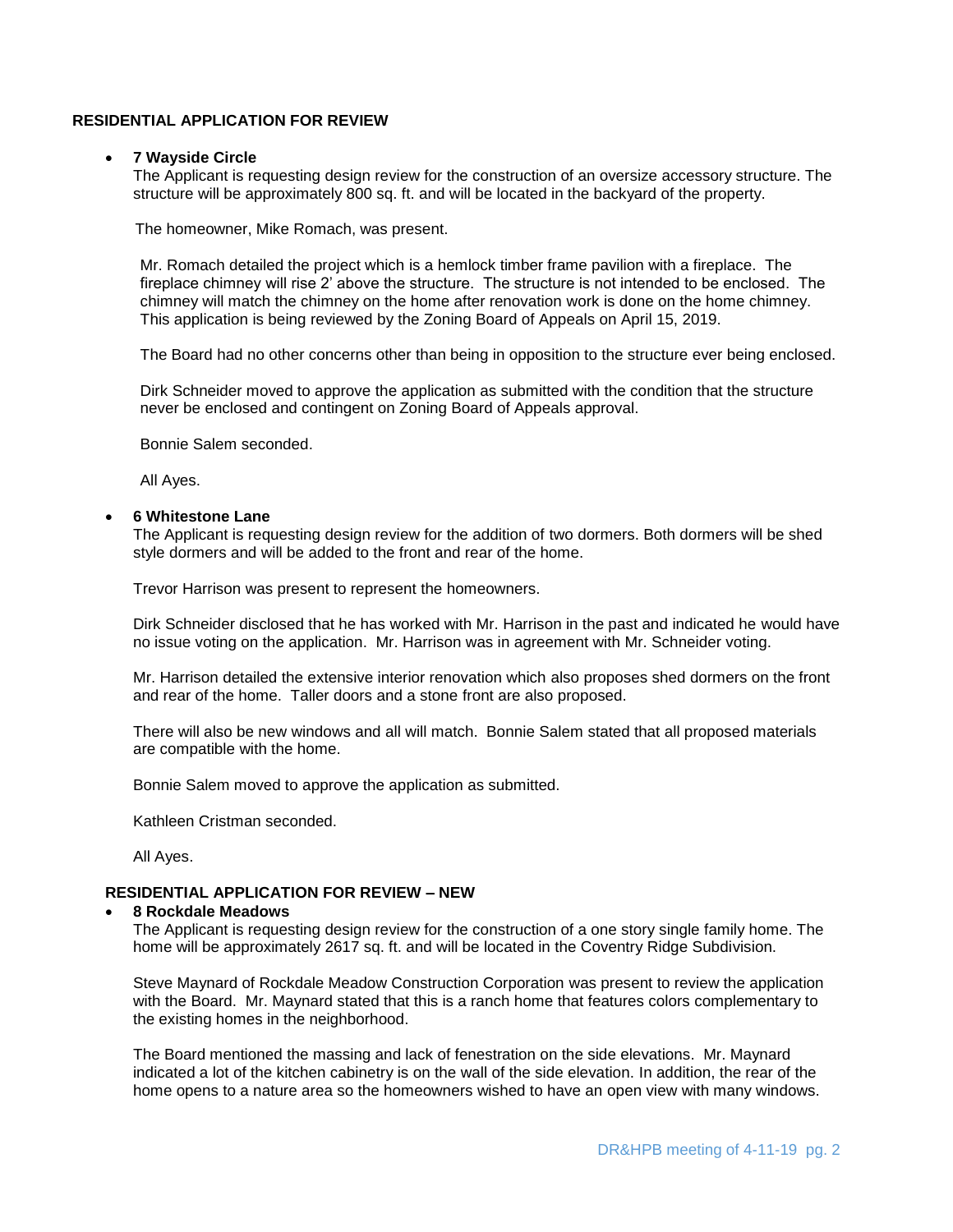Upon further review, Kathleen Cristman moved to approve the application as submitted.

Dirk Schneider seconded.

All Ayes.

### **28 Aden Hill**

The Applicant is requesting design review for the construction of a one story single family home. The home will be approximately 1893 sq. ft. and will be located in the Wilshire Hills subdivision.

Jeff Brokaw representing Morrell Builders was present to discuss the application with the Board.

The Board made note that the garage is forward of the front wall contrary to design guidelines.

After further Board review, Bonnie Salem moved to approve the application as submitted.

Paul Whitbeck seconded.

All Ayes.

## **COMMERCIAL APPLICATION FOR REVIEW**

#### **3050 Monroe Avenue**

The Applicant is requesting design review for the addition of a business identification sign. The sign will be approximately 30 sq. ft. and will identify "Wells Fargo Home Mortgage".

No representative was present for this application.

The Board reviewed the application and rendering.

Kathleen Cristman moved to accept the application as submitted.

Dirk Schneider seconded.

All Ayes.

### **INFORMAL REVIEW**

#### **4 San Rafael Drive**

The Applicant is requesting an informal review for the construction of a new single family dwelling on a vacant lot.

The prospective property owner, Christian Krapf, was present to ask questions of what would be allowed to be built on this vacant lot. A rendering was presented to the Board for their review. Mr. Krapf is looking for feedback on this design and what type of design would be allowed in this neighborhood which is a potential historic district.

The Board gave feedback on the submitted drawing. They felt that the stone and wood material choices presented are heavy looking and rustic and do not fit into the neighborhood. They commented that breaking up the massing for the design is a good step but recommended against a forward facing garage.

Steven Kass, realtor for the homeowner, asked for a comfort level that on a design that would be approved. The Board indicated that it is not their role to design the home and they would need to see a final proposed design prior to giving any indication of approval.

The Board recommended that Mr. Krapf consult an architect who is experienced in designing homes which would complement a historic neighborhood.